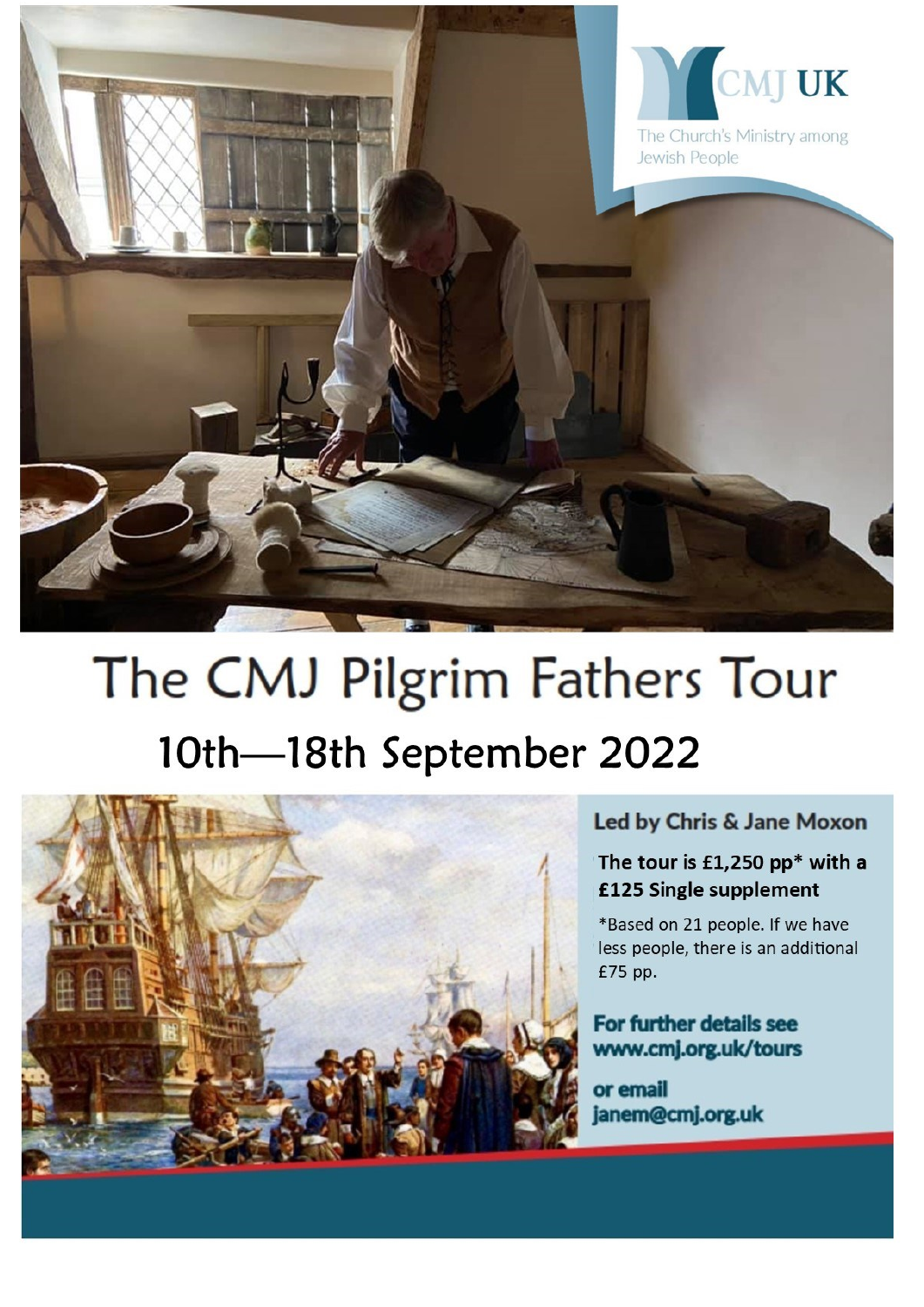## **DAY 1 - Saturday 10th September**

**"**Come then, Thou great Deliverer come, The veil from Jacob's heart remove, Receive thine antient people home, "

So wrote John & Charles Wesley in their hymn of intercession, "For the Jews".

Our tour starts in North Nottinghamshire with a visit to Worksop Priory where Puritan Richard Bernard was vicar and whose daughter, Mary, became wife of Roger Williams, who founded Rhode Island and possibly the first Baptist Church in America. We drive now to Epworth Rectory, the home of John & Charles Wesley, where John was 'snatched like a brand from the fire' when the rectory, burnt to the ground. We walk around Wesley's

Epworth to explain its history and hear some of the words Wesley wrote, in the places where he first preached them. The Wesley's lived a century after the Pilgrim Fathers, but the foundation of their understanding of God's Covenant with the Jewish people had been laid by the Puritans before them.

After dinner lecture: *The Pilgrim Fathers* 

by Adrian Gray MA (Cantab) and author at Pilgrims & Prophets.



Overnight: The West Retford Hotel, North Road, Retford DN22 7XG

#### **DAY 2 - Sunday 11th September**

Today we explore an area largely in North Nottinghamshire. Starting in the village of Sturton - le - Steeple. Adrian Gray will explain the great importance of Sturton in the development of evangelical Christianity from the 1530s. In Babworth we attend the church service, where Richard Clyfton had become rector in 1586. We consider Rev Clyfton's contribution to the Separatist Movement, his dismissal from the Anglican Church and hear excerpts from his sermons. We visit the Pilgrim Museum in Retford. Next we visit Gainsborough Old Hall for a cup of tea and learn about the home of a merchant, William Hickman and his mother Rose, sympathetic to the Separatist cause. We learn how a congregation may have formed in Gainsborough under John Smyth's leadership and how one Pilgrim group left by boat from here in 1608. Interestingly Wesley preached here! We take time to pause and pray for revival in the UK & USA.

On the way back to Retford we discover the village where William Brewster lived and worked - St James church, the old parsonage house, the remains of the Manor and discuss Brewster, an ardent follower of Clyfton's. We will hear why William Bradford, born in Austerfield, orphaned when young, walked ten miles to Babworth church and back each Sunday.

Overnight: The West Retford Hotel, North Road, Retford, North Nottinghamshire DN22 7XG

#### **DAY 3 - Monday 12th September**

Boston is our next port of call and here we learn about the plight of the Pilgrim Fathers' first attempt to leave 'Babylon' as they called Britain and be separate. We walk across the river to St Botolph's and the 'Boston Stump,' an extraordinarily tall tower, 266 feet and 9 inches tall and famous in the past as a landmark for sailors. Continuing our walk we visit Boston Guildhall where the Pilgrims were briefly imprisoned in 1607-8. We pass the home of John Foxe, famous author of the Book of Martyrs, now the Stump and Candle pub - and a good place to stop for lunch! We journey on to Cambridge where we book into St. John's College before a tour of Cambridge Colleges to see where the Pilgrim Fathers studied. We also visit St Edward the Martyr Church, one of the Reformation churches and Holy Trinity Church where Rev Charles Simeon was vicar for 50 years and served first as Vice-President and then as President of CMJ. This tireless man travelled the country speaking at meetings about the work of CMJ and its Biblical mandate. Simeon's brief case and umbrella that graced the vestry in the church until recently are now in a museum, sadly. There's always an excitement seeing personal artefacts from another age, they create a bridge over which we may enter their world.

Overnight: St John's College, St, John's Street, Cambridge CB2 1TP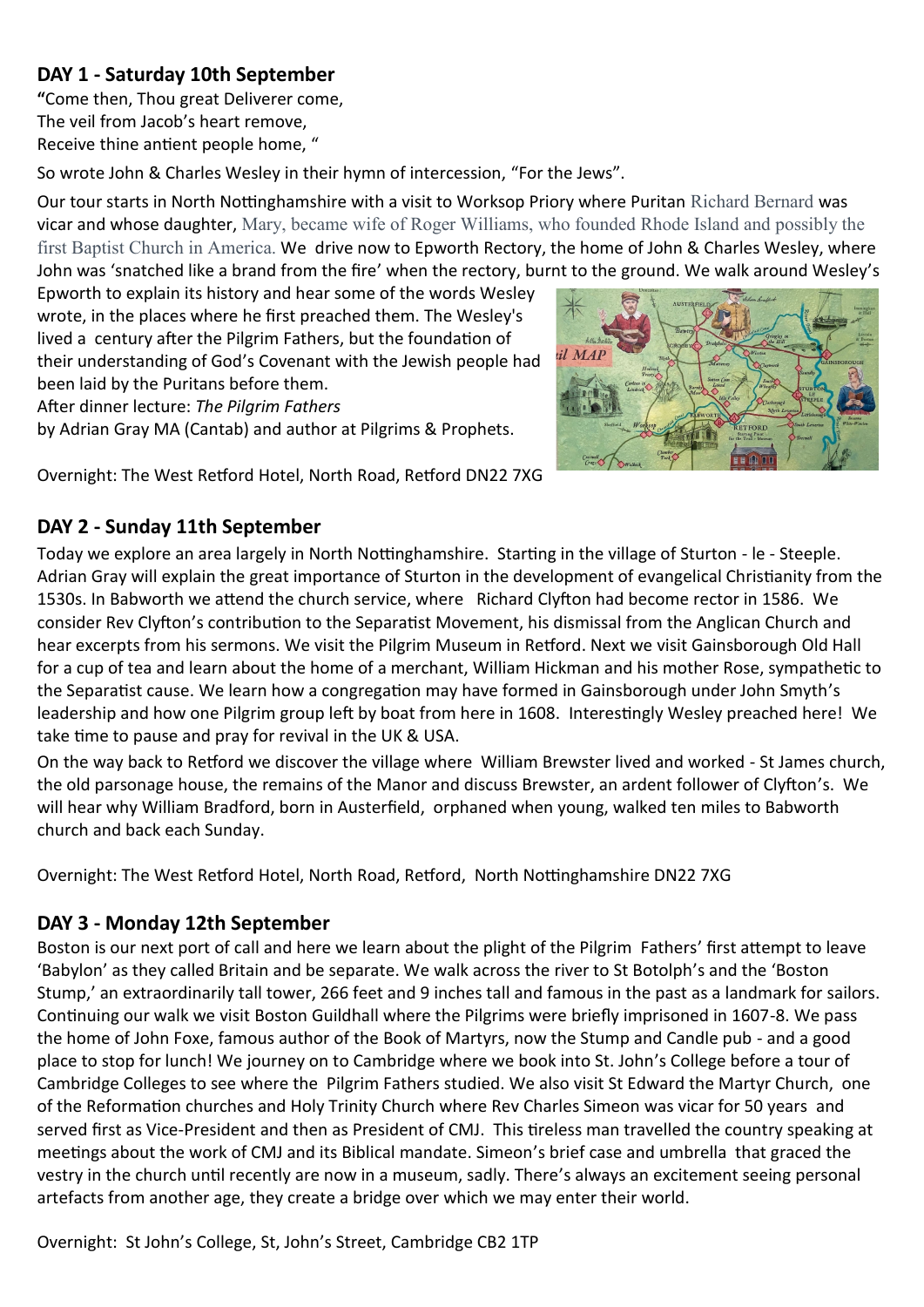#### **DAY 4 - Tuesday 13th September**

We stop for lunch at Stansted Park on the Hampshire/East Sussex border. Stansted Park was home to CMJ's benefactor, Lewis Way. Not only did Lewis Way save the day for CMJ in 1815, he set up a training college in his house for the new Messianic Believers in Jesus. Lewis Way travelled the world, speaking on behalf of the Jewish people and of their need for their Messiah. After lunch we will visit the house and the original chapel in the grounds of the house. We hear about Lewis Way



and his huge contribution to the work of CMJ before continuing our journey south. We now head for Southampton to see West Quay from where both The Mayflower and The Speedwell set sail and we hear about the difficulties they faced, the decision they took and of the Rev John Cotton and his family who followed the Pilgrim Fathers to America some years later. We see the Mayflower memorial on the quay side and walk though the arch of the Westgate.

Overnight and dinner: The Pilgrim Inn, Hyde Road, Marchwood, Southampton SO40 4WU

## **DAY 5 - Wed. 14th September**

We travel to Exmouth, first stopping briefly to see the church in Loders where Alfred Edersheim was vicar. We travel on to À La Ronde, where the Misses Parminter planted Oak Trees that were never to be uprooted until the Jewish people were back in their Land. After lunch we travel to Plymouth, stopping in Dartmouth for a look at the museum with it's model



of the Mayflower and also see the harbour where both the Mayflower and the Speedwell set sail only to *Mayflower & Speedwell in Dartmouth Harbour By Wilcox*

return to Plymouth when the

Speedwell sprang a leak. We arrive in Plymouth, famous for being the place where the Pilgrim Fathers finally left for America.

Their last footsteps on English soil were here on the harbour steps.

Overnight: Fox Studios, 8 – 10 Whimple Street, Plymouth PL1 2DH

#### **DAY 6 - Thursday 15th September**

We shall visit St Andrew's Church, the parish church of Plymouth where Michael Solomon Alexander was baptized for their mid week service. Here, in Plymouth, CMJ's Rabbi Michael Solomon Alexander lived as a Shochet and tutor. A local minster wanting to learn Hebrew led Alexander to know his Messiah. We will hear about Bishop Michael Solomon Alexander and visit the churches and the synagogue he attended. We dress in costume and visit the Pilgrim museum, Elizabethan house and walk the streets of



the Barbican where the Pilgrim Fathers lodged before their momentous and dangerous journey to the New World. There may even be time for some souvenir shopping!

Dinner: Wildwood Restaurant, Royal William Rd, Stonehouse, Plymouth PL1 3QQ

Overnight: Fox Studios, 8 – 10 Whimple Street, Plymouth PL1 2DH